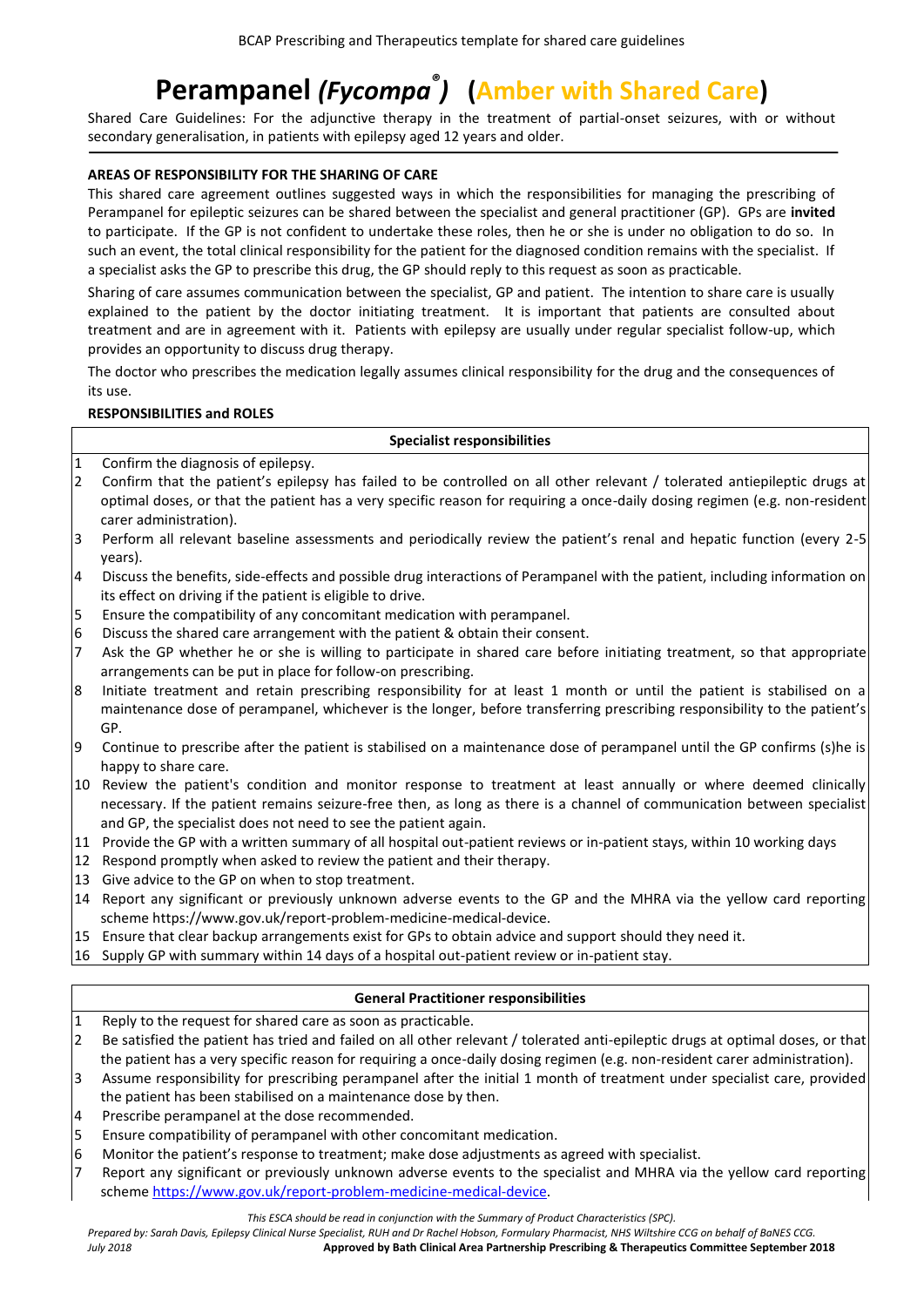- 8 Refer promptly to specialist when any loss of clinical efficacy is suspected (e.g. worsening of disease-related symptoms, new symptoms suggestive of disease recurrence or progression) or intolerance to therapy occurs.
- 9 Stop treatment, or initiate its tapered withdrawal, on the advice of the specialist.

#### **Patient's role**

- 1 Report to the specialist or GP if he or she does not have a clear understanding of the treatment.
- 2 Share any concerns in relation to treatment with medicine.
- 3 Report any adverse effects to the specialist or GP whilst taking the medicine.

## **BACK-UP ADVICE AND SUPPORT**

| Contact details                           | Telephone No. | Email address:        |
|-------------------------------------------|---------------|-----------------------|
| Sarah Davis (Epilepsy Nurse)              | 01225 825856  | Sarah.davis22@nhs.net |
| <b>Hospital Pharmacy Dept:</b>            | 01225 824640  |                       |
| Dr Nicola Giffin (Consultant Neurologist) | 01225825456   | Nicola.giffin@nhs.net |

# **Points for the GP to pass onto the patient:**

1 Attend all appointments with GP and specialist including appointments for blood tests and monitoring. 2 Report to the specialist, clinical nurse specialist or GP if he or she does not have a clear understanding of the treatment.

3 Share any concerns in relation to treatment with perampanel with the specialist, clinical nurse specialist or GP. 4 Inform the specialist, clinical nurse specialist or GP of any other medication taken, including over-the-counter, herbal and homeopathic products.

5 Report any adverse effects (e.g. mood swings) to the specialist or GP whilst taking perampanel.

Patient information leaflet can be found here[: https://www.medicines.org.uk/emc/product/7876/pil](https://www.medicines.org.uk/emc/product/7876/pil)

# **SUPPORTING INFORMATION**

# **Summary of condition and licensed indications.**

Perampanel is a new antiepileptic drug (AED) with a novel mode of action that is licensed for add-on therapy of refractory partial epilepsy. Perampanel is a once-daily tablet, which may help facilitate good compliance

## Background

It is estimated that about 20-30% of patients with partial epilepsy do not achieve reasonable sustained remission with optimal anti-epileptic medication and/or suffer from significant adverse effects. Recently introduced anti-epileptic drugs have been developed in order to improve the benefit risk/balance of the standard therapy. Usually, 20 to 40% of patients obtained a 50% or greater reduction in the frequency of seizures with novel anti-epileptic drug, as compared to baseline. Perampanel is a new adjunctive therapeutic option for these patients. Perampanel must be initiated by epilepsy specialists.

The medicine is indicated for:

 adjunctive therapy in the treatment of partial-onset seizures, with or without secondary generalisation, in patients with epilepsy aged 12 years and older.

## **Treatment Aims (Therapeutic plan)**

Perampanel will be used for patients with partial epilepsy who do not achieve reasonable sustained remission with optimal anti-epileptic medication and/or suffer from significant adverse effects.

## **Treatment Schedule (including dosage and administration)**

Treatment with perampanel should be initiated at a dose of 2 mg once a day. The dose may be increased based on clinical response and tolerability, by increments of 2 mg (at intervals of 1- 2 weeks, see further details below) to a maintenance dose of between 4 mg once day and 8 mg once a day. The dose may be further increased by increments of 2 mg to a maximum dose of 12 mg once a day, depending upon individual clinical response and tolerability at a dose of 8 mg once day. Doses should be titrated at intervals of at least 1 week for patients who are taking concomitant medicinal products that shorten the half-life of perampanel (e.g. Oxcarbazepine Carbamazepine, Phenytoin) and at intervals of a minimum of 2 weeks for all other patients. Perampanel should be taken as single oral dose at bedtime. It may be taken with or without food. The tablet should be swallowed whole with a glass of water at

*This ESCA should be read in conjunction with the Summary of Product Characteristics (SPC).*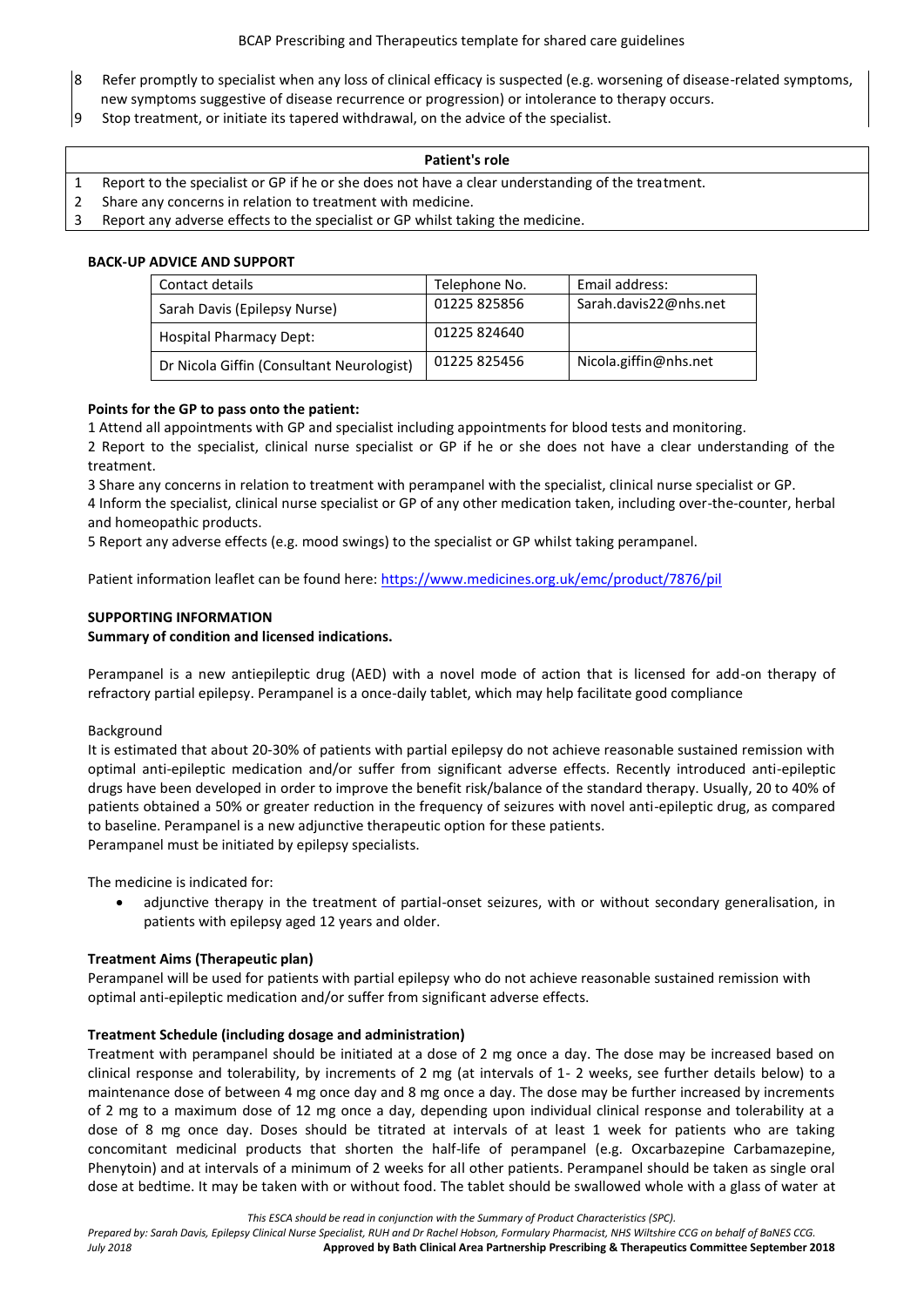bedtime. It should not be chewed, crushed or split. The tablets cannot be split accurately as there is no break line. To ensure the patient receives the entire dose the tablets should be swallowed whole without chewing or crushing.

# *Missed doses*

Single missed dose: As perampanel has a long half-life, the patient should wait and take their next dose as scheduled. If more than 1 dose has been missed, for a continuous period of less than 5 half-lives (3 weeks for patients not taking perampanel metabolism-inducing anti-epileptic drugs (AED), 1 week for patients taking perampanel metabolisminducing AEDs), consideration should be given to re-start treatment from the last dose level.

If a patient has discontinued perampanel for a continuous period of more than 5 half-lives, it is recommended that initial dosing recommendations given above should be followed.

#### **Contra-indications and precautions for use**

Hypersensitivity to the active substance or to any of the excipients

#### **Cautions**

Perampanel may cause dizziness and somnolence and therefore may influence the ability to drive or use machines. Do not exceed a maximum daily dose of 8mg in mild to moderate hepatic impairment. Avoid perampanel in severe hepatic impairment. Avoid perampanel in moderate to severe renal impairment. Perampanel is not recommended in women of childbearing potential not using contraception unless clearly necessary.

#### **Pregnancy**

There are limited amounts of data (less than 300 pregnancy outcomes) from the use of perampanel in pregnant women. Studies in animals did not indicate any teratogenic effects in rats or rabbits, but embryotoxicity was observed in rats at maternally toxic doses. Perampanel is not recommended during pregnancy.

Breastfeeding Studies in lactating rats have shown excretion of perampanel and / or its metabolites in milk. It is not known whether perampanel is excreted in human milk. A risk to the newborns / infants cannot be excluded. A decision must be made whether to discontinue breastfeeding or to discontinue / abstain from perampanel therapy taking into account the benefit of breastfeeding for the child and the benefit of therapy for the woman.

#### **Side-effects**

Perampanel was launched in July 2012 and no longer has black triangle status (▼).

Very common (≥10%): dizziness and somnolence. The nature and frequency of the adverse events is dose related, occurs mainly in the titration period and seems comparable to those of other antiepileptic drugs. The prevalence of adverse effects decreases with treatment duration. Paediatric population: Based on the clinical trial database, the frequency, type and severity of adverse reactions in adolescents are expected to be the same as in adults. Refer to the SPC for a full list of adverse effects.

## Adverse-effects of note:

- Perampanel can cause signs of dizziness, diplopia, unsteadiness (falls in elderly patients) or behavioural changes. If these symptoms are troublesome, discuss with a specialist as soon as possible.
- Use in moderate or severe renal impairment and severe hepatic impairment is not recommended.
- Suicidal ideation has been identified in a small number of people being treated with anti-epileptics. Therefore patients (and caregivers of patients) should be advised to seek medical advice should signs of suicidal ideation or behaviour emerge.
- Aggression and hostile behaviour has been reported in patients receiving perampanel therapy (more frequently at higher doses). Most of the reported events were either mild or moderate and patients recovered either spontaneously or with dose adjustment. The dosage of perampanel should be reduced if such symptoms occur and should be discontinued immediately if symptoms are severe.
- Abuse potential caution should be exercised in patients with a history of substance abuse and the patient should be monitored for symptoms of perampanel abuse.

Serious suspected reactions (even if well recognised or causal link uncertain) should be reported to the MHRA.

#### **Monitoring**

At the time of approval no specific monitoring was required for perampanel other than seizure control.

## **Drug Interactions**

Perampanel is not considered a strong inducer or inhibitor of cytochrome P450 or UGT enzymes.

#### Oral Contraceptives

*This ESCA should be read in conjunction with the Summary of Product Characteristics (SPC).*